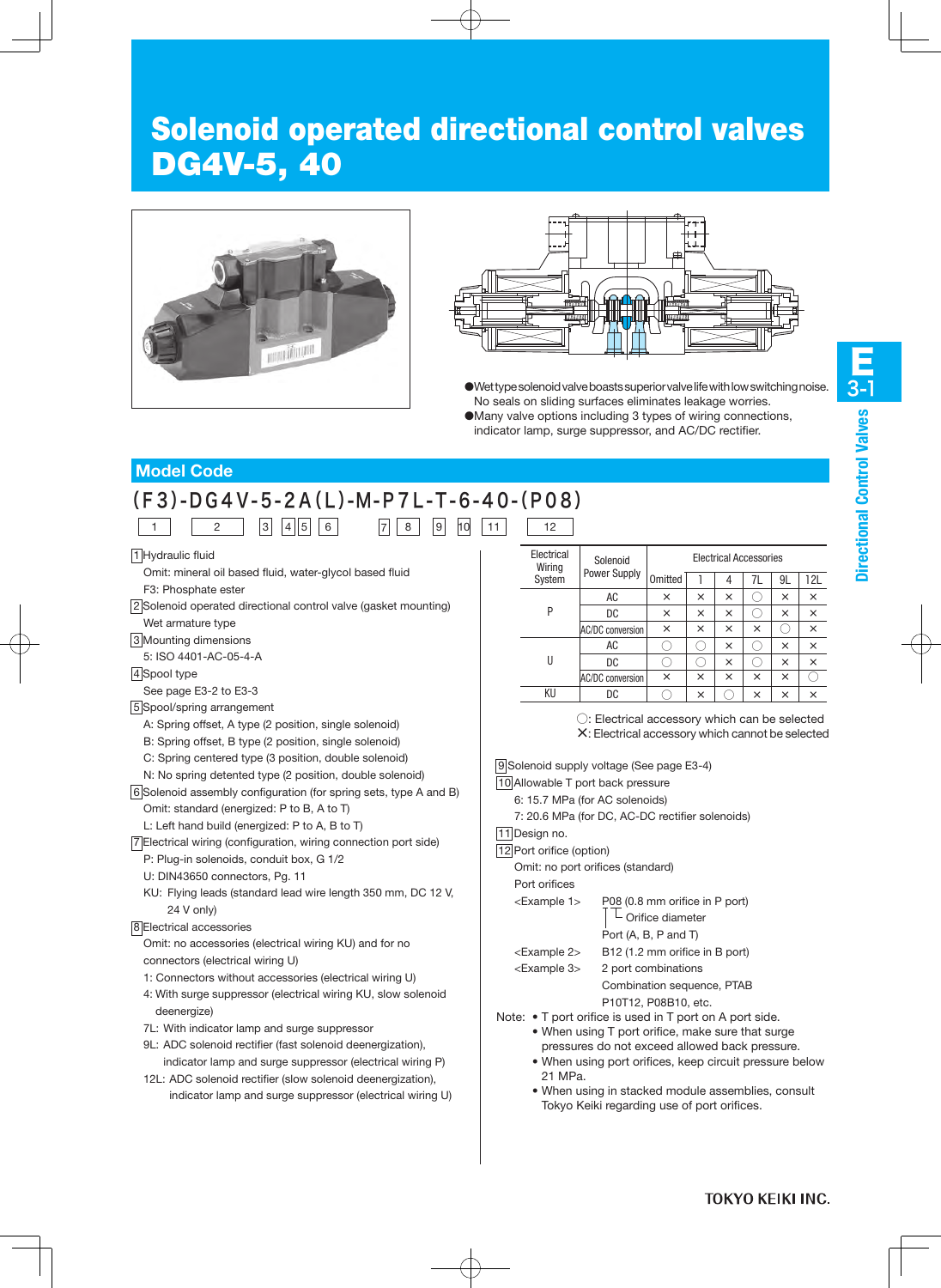|                                  | <b>Specifications</b> |                                        |                                            |     |     |                                       |                                             |           |           |          |  |  |  |  |
|----------------------------------|-----------------------|----------------------------------------|--------------------------------------------|-----|-----|---------------------------------------|---------------------------------------------|-----------|-----------|----------|--|--|--|--|
|                                  | Max. Working          |                                        | Allowable Tank Port Back                   |     |     | Max. Switching Frequency (cycles/min) |                                             | Weight kg |           |          |  |  |  |  |
| Model<br>Pressure<br>Code<br>MPa |                       | Max. Flow<br>L/min                     | Pressure<br>MPa                            | AC  | DC  | AC/DC<br>Conversion                   | <b>Single Solenoids</b><br>Double Solenoids |           |           |          |  |  |  |  |
| DG4V-5                           | 31.5                  | See "Pressure-Flow<br>Characteristics" | 15. 7 (AC solenoid)<br>20, 6 (DC solenoid) | 240 | 180 | 120                                   | AC<br>3.6                                   | DC<br>4.4 | AC<br>4.6 | DC<br>6. |  |  |  |  |
|                                  |                       |                                        |                                            |     |     |                                       |                                             |           |           |          |  |  |  |  |

## Spool Types and Pressure-Flow Characteristics

|                             |                                      | Model Code, Functional Symbol      |                                                 | Max. Flow L/min |                                                    |                                             |                       |                |                                      |                       |            |                 |              |                                          |                   |            |                 |              |
|-----------------------------|--------------------------------------|------------------------------------|-------------------------------------------------|-----------------|----------------------------------------------------|---------------------------------------------|-----------------------|----------------|--------------------------------------|-----------------------|------------|-----------------|--------------|------------------------------------------|-------------------|------------|-----------------|--------------|
|                             | 3 Position                           | 2 Position                         |                                                 | P               | ⊿А<br>B                                            |                                             | $\mathsf{B}$<br>⇒A    | ⇒T             |                                      | $P \rightarrow A$     |            | B port<br>block |              |                                          | $P \rightarrow B$ |            | A port<br>block |              |
| Spool Center<br>Position    | <b>Spring Centered</b>               | Spring Offset, B Type              |                                                 |                 |                                                    | $\overline{\times}$<br>PT                   | B                     |                | $\,{}^{\displaystyle\star}$<br>PI TT |                       |            |                 |              | $B \Box$<br>$\overline{\varkappa}$<br>可下 |                   |            |                 |              |
|                             | $-$ C $-$                            | B                                  | $- BL -$                                        | 7<br>MP a       | 14<br>MP a                                         | 21<br>MP a                                  | 28<br>MP a            | 31.5<br>MP a   | $\overline{7}$<br>MP a               | 14<br>MP <sub>a</sub> | 21<br>MP a | 28<br>MP a      | 31.5<br>MP a | 7<br>MP a                                | 14<br>MP a        | 21<br>MP a | 28<br>MP a      | 31.5<br>MP a |
| $\mathbb{H}$<br>0           | $DG4V-5-0C$<br>A <sub>B</sub><br>P T | $DG4V-5-0B$<br>A B<br>\I††M<br>P T | $DG4V-5-0BL$<br>A <sub>B</sub><br>尺<br>P T<br>a | $\star$<br>160  | $\star$<br>160                                     | $\star$<br>160                              | $\star$<br>160        | $\star$<br>160 | 160                                  | 160                   | 160        | 160             | 160          | 160                                      | 160               | 160        | 160             | 160          |
| $\overline{\mathbb{H}}$     | $DG4V-5-1C$<br>A <sub>B</sub><br>禊   | $DG4V-5-1B$<br>A B<br>XĤm          | $DG4V-5-1BL$<br>A B<br>尺                        | $*60$           | $\ast$ 50                                          | $*40$                                       | $\star$ 40            | $*40$          | 60                                   | 50                    | 40         | 40              | 40           | 60                                       | 50                | 40         | 40              | 40           |
|                             | PT<br>a<br>$DG4V-5-2C$               | PT<br>$DG4V-5-2B$                  | w⊡⊺<br>PT<br>a<br>$DG4V-5-2BL$                  |                 | $*50 *40 $                                         | $*35$                                       | $\star$ 30 $\star$ 30 |                | 50                                   | 40                    | 35<br>110  | 30<br>100       | 30<br>95     | 50                                       | 40                | 35<br>110  | 30<br>100       | 30<br>95     |
| ᄑ<br>$\overline{c}$<br>lt t | A <sub>B</sub>                       | A B                                | A <sub>B</sub><br>ℝ<br>Wli i I                  | 160             | 160                                                | 160                                         | 160                   | 160            | 160                                  | 160                   | 160        | 160             | 160          | 160                                      | 160               | 160        | 160             | 160          |
|                             | P T<br>b<br>$DG4V-5-3C$              | PT<br>b<br>$DG4V-5-3B$             | PT<br>$DG4V-5-3BL$                              |                 |                                                    |                                             | 120                   | 110            |                                      | 100                   | 15<br>110  | 10<br>100       | 10<br>95     |                                          | 100               | 15<br>110  | 10<br>100       | 10<br>95     |
| $\frac{1}{\sqrt{1}}$<br>3   | A. I. K                              | A B<br>XEM                         | A B<br>WENT R                                   | 160             | 160                                                | 160                                         | 160                   | 80             | 160                                  | 160                   | 160        | 160             | 160          | 160                                      | 160               | 160        | 160             | 160          |
|                             | P T<br>a<br>$DG4V-5-6C$              | PT<br>$DG4V - 5 - 6B$              | P T<br>a<br>$DG4V-5-6BL$                        |                 |                                                    |                                             | 120                   | 110            |                                      | 100                   | 15<br>110  | 10<br>100       | 10<br>95     |                                          | 100               | 15<br>110  | 10<br>100       | 10<br>95     |
| H<br>6                      | A B<br>P T<br>a                      | A B<br>K ⊟ m<br>PT                 | A B<br>wh<br>下<br>P T<br>a                      | 160             | 160                                                | 160                                         | 160                   | 80             | 160                                  | 160<br>100            | 160<br>15  | 160<br>10       | 160<br>10    | 160                                      | 160<br>100        | 160<br>15  | 160<br>10       | 160<br>10    |
|                             | $\overline{DG4V-5-7C}$               | $DG4V-5-7B$                        | $DG4V-5-7BL$                                    |                 |                                                    |                                             |                       |                | 120                                  | 35                    | 30         | 25              | 20           | 120                                      | 35                | 30         | 25              | 20           |
| $\pm$<br>7                  | A B<br>阙<br>IH'l<br>PT               | A B<br>XIEm<br>PT                  | A B<br>wH'<br>下<br>PT                           | 160             | 160                                                | 160                                         | 160                   | 160            | 100                                  | 40                    | 30         | 30              | 30           | 100                                      | 40                | 30         | 30              | 30           |
| ᄄ                           | $DG4V-5-8C$                          | $DG4V-5-8B$<br>A B                 | $DG4V-5-8BL$<br>A B                             | $\star$         | $*70$                                              |                                             | $*55$ $*50$           | $*50$          |                                      | 70                    | 55         | 50              | 50           |                                          | 70                | 55         | 50              | 50           |
| 8<br>Īñ                     | PT<br>h                              | <b>MHXR</b><br>P T<br>b            | ᄑᆩ<br>$\mathbf{v}$ m<br>PT<br>a                 | 160             |                                                    | $\star 55$ $\star 45$ $\star 40$ $\star 40$ |                       |                | 160                                  | 55                    | 45         | 40              | 40           | 160                                      | 55                | 45         | 40              | 40           |
|                             | $DG4V-5-11C$                         | $DG4V-5-11B$<br>A B                | $DG4V-5-11BL$<br>A B                            | $*60$           | $*50$                                              | $*40$                                       | $*40$                 | $*40$          | 60                                   | 50                    | 40         | 40              | 40           | 60                                       | 50                | 40         | 40              | 40           |
| 11<br>ĪĦ                    | 戒<br>XĤT<br>PT<br>a                  | <b>FXHw</b><br>P T                 | HL 1H-IM<br>P T                                 |                 | $\star 50 \times 40 \times 35 \times 30 \times 30$ |                                             |                       |                | 50                                   | 40                    | 35         | 30              | 30           | 50                                       | 40                | 35         | 30              | 30           |
|                             | $DG4V - 5 - 22C$<br>A B              | $DG4V - 5 - 22B$<br>A B            | $DG4V - 5 - 22BL$<br>A B                        |                 |                                                    |                                             |                       |                | 160                                  | 160                   | 110        | 100             | 95           | 160                                      | 160               | 110        | 100             | 95           |
| H<br>22                     |                                      | <u>ılı i</u> .W                    | 吊<br>Wurll                                      |                 |                                                    |                                             |                       |                | 160<br>160                           | 160                   | 160<br>15  | 160             | 160          | 160                                      | 160<br>100        | 160<br>15  | 160             | 160          |
|                             | $P \oplus T$<br>a<br>$DG4V-5-3IC$    | $P \oplus T$<br>b<br>$DG4V-5-31B$  | $P \oplus T$<br>a<br>$DG4V-5-3IBL$              |                 |                                                    |                                             | 120                   | 110            |                                      | 100                   | 110        | 10<br>100       | 10<br>95     | 160                                      |                   | 110        | 10<br>100       | 10<br>95     |
| 31<br>┟╻╽                   | 俩                                    | A B<br><u>FIXE I</u> m             | A <sub>B</sub>                                  | 160             | 160                                                | 160                                         |                       |                | 160                                  | 160                   | 160        | 160             | 160          | 160                                      | 160               | 160        | 160             | 160          |
|                             | $\mathbf b$<br>a                     | P T<br>b                           | 下<br>W⊡ ∐<br>PT                                 |                 |                                                    |                                             | 160                   | 80             |                                      | 100                   | 15         | 10              | 10           |                                          | 100               | 15         | 10              | 10           |
|                             | $DG4V - 5 - 33/34C$<br>A B           | DG4V-5-33/34B                      | DG4V-5-33/34BL                                  |                 |                                                    |                                             |                       |                |                                      | 160                   | 110        | 100             | 95           |                                          | 160               | 110        | 100             | 95           |
| $\frac{33}{34}$<br>四<br>工   |                                      | XPI <sub>m</sub>                   | A B<br>A B<br>160<br><b>WELL</b><br>下           | 160<br>160      | 160                                                | 160                                         | 160                   |                | 160                                  | 160                   | 160        | 160             |              | 160                                      | 160               | 160        |                 |              |
|                             | PT<br>h<br>a                         | PT<br>b                            | P T<br>a                                        |                 |                                                    |                                             |                       |                |                                      | 100                   | 15         | 10              | 10           |                                          | 100               | 15         | 10              | 10           |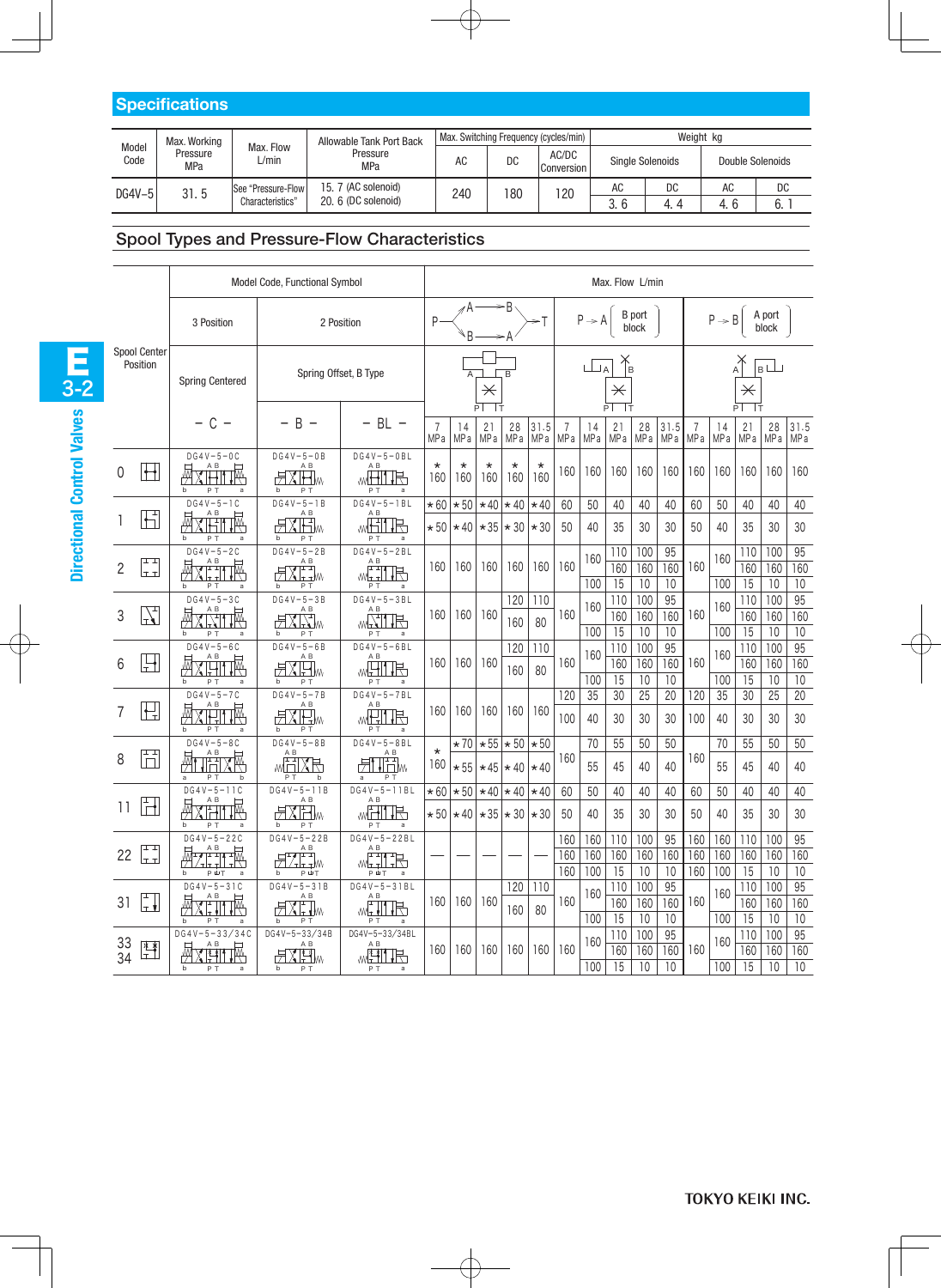## Spool Types and Pressure-Flow Characteristics

|                |                    | Model Code, Functional Symbol |                                                                           |                                                                                                                         |                                   | Max. Flow L/min        |                                                   |                 |                       |                      |                                               |                       |                   |                 |                                                                 |                 |                       |                                         |                       |
|----------------|--------------------|-------------------------------|---------------------------------------------------------------------------|-------------------------------------------------------------------------------------------------------------------------|-----------------------------------|------------------------|---------------------------------------------------|-----------------|-----------------------|----------------------|-----------------------------------------------|-----------------------|-------------------|-----------------|-----------------------------------------------------------------|-----------------|-----------------------|-----------------------------------------|-----------------------|
|                |                    |                               | 2 Position                                                                |                                                                                                                         |                                   |                        | N, A, AL                                          |                 |                       |                      | N, A                                          |                       | A L               |                 |                                                                 | N, A            |                       | A L                                     |                       |
|                | Spool<br>Transient | No Spring Detented            | Spring Offset, A Type                                                     |                                                                                                                         | P                                 | ⊿ A –                  |                                                   | ⇒B              |                       | $P \rightarrow A$    | <b>B</b> port<br>block                        |                       | $P \rightarrow B$ | A port<br>block | $P \rightarrow B$                                               | A port<br>block |                       | $P \rightarrow A$                       | B port<br>block       |
|                | Condition          |                               |                                                                           |                                                                                                                         |                                   |                        | $\overline{B}$<br>$\overline{\times}$<br>ΡĪ<br>Тт |                 |                       |                      | ப<br>lв<br>$\overline{\varkappa}$<br>РT<br>Iт |                       |                   | $\mathbf{p}$    | $\mathsf{B}^{\mathsf{L}}$<br>$\overline{\varkappa}$<br>РĪ<br>TŦ |                 |                       | ப<br>$\overline{\varkappa}$<br>ΡĪ<br>TŦ |                       |
|                |                    | $- N -$                       | A                                                                         | $- AL -$                                                                                                                | $\overline{7}$<br>MP <sub>a</sub> | 14<br>MP a             | 21<br>MP a                                        | 28<br>MP a      | 31.5<br>MPa           | 7<br>MP <sub>a</sub> | 14<br>MPa                                     | 21<br>MP <sub>a</sub> | 28<br>MP a        | 31.5<br>MP a    | 7<br>MP a                                                       | 14<br>MP a      | 21<br>MP a            | 28<br>MP a                              | 31.5<br>MPa           |
|                |                    |                               | $DG4V-5-0A$<br>A B                                                        | $DG4V-5-OAL$                                                                                                            |                                   | $\star 120 \times 120$ | $\star$ 120 $\star$ 120 $\star$ 120               |                 |                       | 80                   | 80                                            | 80                    | 80                | 80              |                                                                 | 160             | 160                   | 150                                     | 140                   |
| 0              | $\mathbb H$        |                               | $\prod_{i=1}^n$<br>PT                                                     | AΒ<br>PT                                                                                                                | $^\star$<br>160                   | $^\star$<br>160        | $\star$<br>160                                    | $^\star$<br>160 | $\star$<br>160        | 100                  | 100                                           | 100                   | 100               | 100             | 160                                                             | 85<br>45        | 80<br>40              | 80<br>40                                | 80<br>40              |
|                |                    |                               | $DG4V-5-2A$                                                               | $DG4V-5-2AL$                                                                                                            |                                   | 160                    | 90                                                | 60              | 50                    | 120                  | 40                                            | 30                    | 30                | 20              |                                                                 | 140             | 100                   | 75                                      | 70                    |
|                |                    |                               | AΒ<br>$\frac{1}{2}$ . $\frac{1}{2}$ , $\frac{1}{2}$ , $\frac{1}{2}$<br>PT | <u>mÄLITR</u><br>PT<br>a                                                                                                | 160                               | 100                    | 160<br>40                                         | 90<br>20        | 90<br>$\overline{20}$ | 160                  | 40                                            | 30                    | 30                | 30              | 160                                                             | 30<br>30        | 20<br>$\overline{20}$ | 20<br>$\overline{20}$                   | 20<br>$\overline{20}$ |
|                |                    |                               | $DG4V - 5 - 22A$                                                          | $DG4V-5-22AL$                                                                                                           |                                   |                        |                                                   |                 |                       | 120                  | 40                                            | 30                    | 20                | 20              |                                                                 | 140             | 100                   | 75                                      | 70                    |
|                |                    |                               | ╌<br>╱╌╌╌╷╶<br>╱╌╌╷╷╌<br>$P \oplus T$                                     | A B<br>$P \oplus T$<br>a                                                                                                |                                   |                        |                                                   |                 |                       | 160                  | 40                                            | 30                    | 30                | 30              | 160                                                             | 30<br>30        | 20<br>20              | 20<br>20                                | 20<br>20              |
|                |                    |                               | $DG4V - 5 - 23A$                                                          | $DG4V - 5 - 23AL$<br>A <sub>B</sub>                                                                                     |                                   | 160                    | 160                                               | 160             | 160                   | 120                  | 40                                            | 30                    | 20                | 20              |                                                                 |                 |                       |                                         |                       |
|                |                    |                               | ΑB<br>FL TW<br>PT<br>$\mathbf{h}$                                         | XHHR<br>PT<br>a                                                                                                         | 160                               | 100                    | 75                                                | 35              | 30                    | 100                  | 35                                            | 25                    | 20                | 20              |                                                                 |                 |                       |                                         |                       |
|                |                    |                               | $DG4V - 5 - 24A$                                                          | $DG4V-5-24AL$                                                                                                           |                                   | 60                     | 45                                                | 35              | 30                    | 120                  | 40                                            | 30                    | 20                | 20              |                                                                 |                 |                       |                                         |                       |
| $\overline{2}$ | عتم                |                               | ΑB<br>±M<br>PT                                                            | rne<br>Elit<br>PT<br>a                                                                                                  | 160                               | 40                     | 30                                                | 30              | 30                    | 160                  | 40                                            | 30                    | 30                | 30              | 160                                                             | 160             | 160                   | 160                                     | 160                   |
|                | lı ı               |                               | $DG4V - 5 - 28A$                                                          | $DG4V-5-28AL$                                                                                                           |                                   |                        |                                                   |                 |                       | 120                  | 40                                            | 30                    | 20                | 20              |                                                                 | 140             | 100                   | 75                                      | 70                    |
|                |                    |                               | $X - \frac{AB}{2}$ .                                                      | $\begin{array}{c}\n\mathbf{A} & \mathbf{B} \\ \mathbf{A} & \mathbf{B} \\ \mathbf{A} & \mathbf{A}\n\end{array}$<br>WL/11 | 160                               | 160                    | 160                                               | 160             | 160                   | 160                  | 40                                            | 30                    | 30                | 30              | 160                                                             | 30              | 20                    | 20                                      | 20                    |
|                |                    | $DG4V-5-2N$                   | PT<br>b                                                                   | PT<br>a                                                                                                                 |                                   |                        |                                                   |                 |                       |                      |                                               |                       |                   |                 |                                                                 | 30              | 20                    | 20                                      | 20                    |
|                |                    | а в⊟                          |                                                                           |                                                                                                                         |                                   |                        |                                                   |                 |                       | 140                  | 140                                           | 140<br>15             | 120<br>10         | 110<br>10       | 140                                                             | 140             | 140<br>15             | 120<br>10                               | 110<br>10             |
|                |                    | PT<br>b<br>a                  |                                                                           |                                                                                                                         |                                   |                        |                                                   |                 |                       |                      |                                               | 15                    | 10                | 10              |                                                                 |                 | 15                    | 10                                      | $10$                  |
|                |                    | $DG4V - 5 - 22N$              |                                                                           |                                                                                                                         |                                   |                        |                                                   |                 |                       |                      |                                               | 140                   | 120               | 110             |                                                                 |                 | 140                   | 120                                     | 110                   |
|                |                    | АB                            |                                                                           |                                                                                                                         |                                   |                        |                                                   |                 |                       | 140                  | 140                                           | 15                    | 10                | 10              | 140                                                             | 140             | $\overline{15}$       | 10                                      | 10                    |
|                |                    | 45. U IX<br>b<br>РшТа         |                                                                           |                                                                                                                         |                                   |                        |                                                   |                 |                       |                      |                                               | 15                    | 10                | 10              |                                                                 |                 | 15                    | 10                                      | 10                    |
|                |                    | $DG4V-5-6N$                   |                                                                           |                                                                                                                         |                                   |                        |                                                   |                 |                       |                      |                                               | 140                   | 120               | 110             |                                                                 |                 | 140                   | 120                                     | 110                   |
| 6              | 閉                  |                               |                                                                           |                                                                                                                         |                                   |                        |                                                   |                 |                       | 140                  | 140                                           | 15                    | 10                | 10              | 140                                                             | 140             | 15                    | 10                                      | 10                    |
|                |                    | b<br>PT a                     |                                                                           |                                                                                                                         |                                   |                        |                                                   |                 |                       |                      |                                               | 15                    | 10                | 10              |                                                                 |                 | 15                    | 10                                      | 10                    |

Note: • Max, flow refers to limit flow without valve m Note: • Max. flow refers to limit flow without valve malfunction for valve switching.<br>• Max. flow - 2nd and 3rd level values: upper level DC90%V, middle level AC50Hz85%V,

• Max. flow - 2nd and 3rd level values: upper level DC90%V, middle level AC50Hz85%V, lower level AC60 Hz90%V.

 $\rightarrow$  DC90%V  $\rightarrow$  AC50Hz85%V  $\rightarrow$  AC60Hz90%V

• Max flow value for \* is with A port and B port blocked. • Max flow value for \* is with A port and B port blocked.<br>• For KU4 coil. it may differ from this table.

• For KU4 coil, it may differ from this table.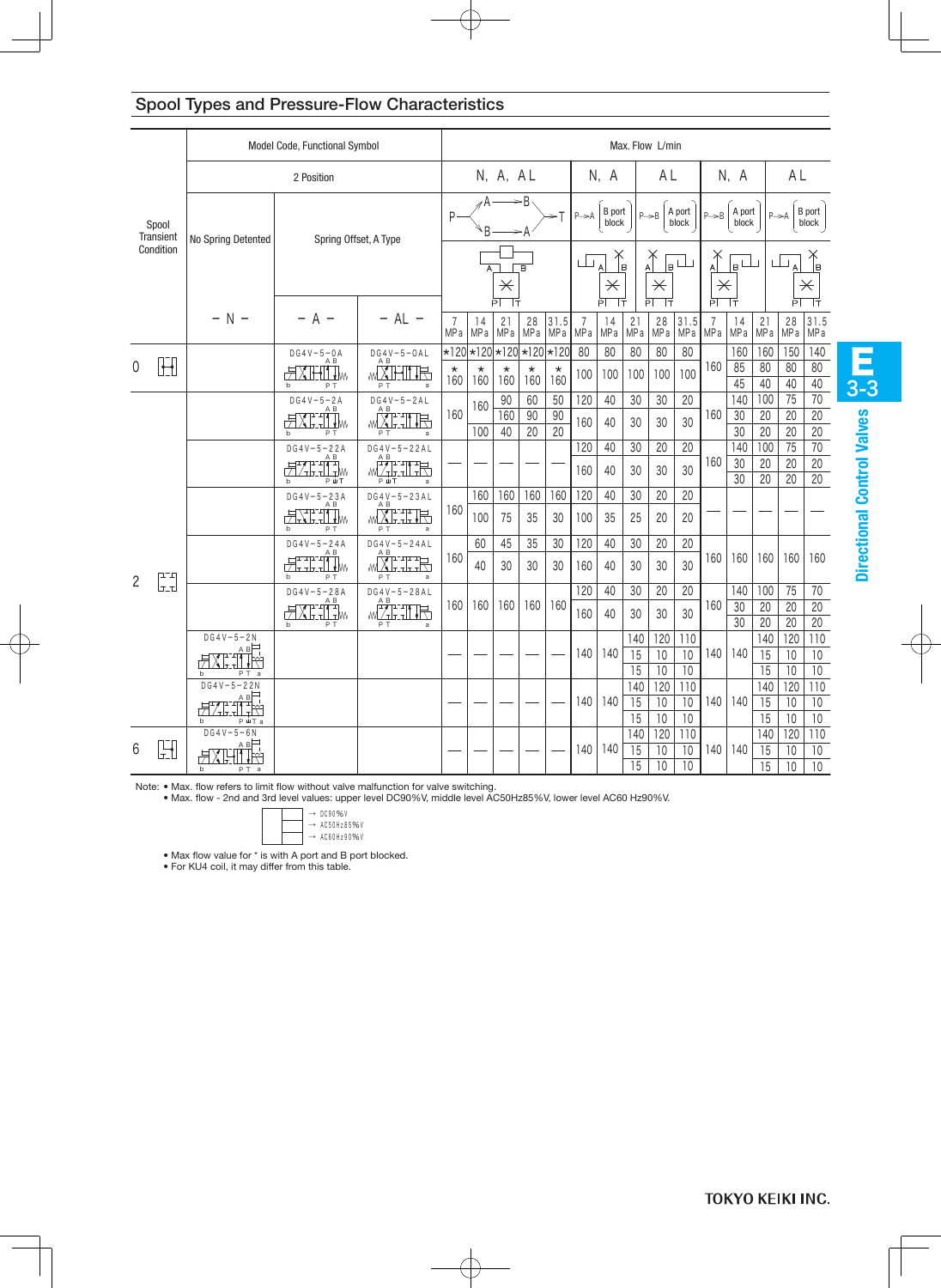## Solenoid Specifications

| Power<br>Supply      | Voltage<br>Code | Voltage<br>v                       | Frequency<br>Hz | Initial<br>Current<br>A | Holdina<br>Current<br>A | Power<br>Consumption<br>W | Allowable<br>Voltage<br><b>Fluctuation</b> | Insulation<br>Class<br>Allowable<br>Temperature |                                                                                                          |
|----------------------|-----------------|------------------------------------|-----------------|-------------------------|-------------------------|---------------------------|--------------------------------------------|-------------------------------------------------|----------------------------------------------------------------------------------------------------------|
|                      |                 | 100                                | 50              | 7.7                     | 0.78                    | 36                        | $+10, -15$                                 |                                                 |                                                                                                          |
|                      | T               |                                    | 60              | 7.4                     | 0.62                    | 32                        | $+20, -10$                                 |                                                 |                                                                                                          |
|                      |                 | 110                                | 60              | 7.9                     | 0.72                    | 40                        | $+10, -15$                                 |                                                 |                                                                                                          |
|                      |                 | 110                                | 50              | 7.0                     | 0.71                    | 36                        | $+10, -15$                                 |                                                 |                                                                                                          |
|                      | B               | 115                                | 60              | 6.9                     | 0.63                    | 36                        | $+15, -10$                                 |                                                 |                                                                                                          |
| AC                   |                 | 120                                | 60              | 7.3                     | 0.66                    | 40                        | $+10, -15$                                 | H (180°C)                                       |                                                                                                          |
|                      |                 | 200                                | 50              | 3.8                     | 0.39                    | 36                        | $+10, -15$                                 |                                                 | Note: • Current values and power                                                                         |
|                      | <b>OV</b>       |                                    | 60              | 3.7                     | 0.31                    | 32                        | $+20, -10$                                 |                                                 | consumption varies with                                                                                  |
|                      |                 | 220                                | 60              | 4.0                     | 0.36                    | 40                        | $+10, -15$                                 |                                                 | temperature conditions. Values                                                                           |
|                      |                 | 220                                | 50              | 3.5                     | 0.36                    | 36                        | $+10, -15$                                 |                                                 | shown in table are based on 20°C.                                                                        |
|                      | D               | 230                                | 60              | 3.5                     | 0.32                    | 36                        | $+15, -10$                                 |                                                 | • In the AC/DC conversion type,                                                                          |
|                      |                 | 240                                | 60              | 3.6                     | 0.33                    | 40                        | $+10, -15$                                 |                                                 | AC power is used to activate                                                                             |
|                      | G               | 12                                 |                 |                         | 3.17                    |                           |                                            |                                                 | the DC solenoid by the built-in                                                                          |
| DC                   | Η               | 24                                 |                 |                         | 1.58                    | 38                        | ±10                                        | H (180°C)                                       | rectifier, and it comes with the                                                                         |
|                      | R               | 100                                |                 |                         | 0.38                    |                           |                                            |                                                 | characteristics featured by DC                                                                           |
| <b>AC</b>            | <b>TR</b>       | AC100 V 50/60 Hz<br>DC90 V (coil)  |                 |                         | 0.42                    |                           |                                            |                                                 | solenoids. This means that the<br>items given for the DC solenoids<br>apply for the maximum flow.        |
| <b>DC</b><br>(AC/DC  | <b>BR</b>       | AC110 V 50/60 Hz<br>DC100 V (coil) |                 |                         | 0.38                    | 38                        | ±10                                        | H (180°C)                                       | · Consult Tokyo Keiki for details on<br>solenoids for the supply voltages<br>which are not listed above. |
| conversion)<br>(ADC) | <b>VR</b>       | AC200 V 50/60 Hz<br>DC180 V (coil) |                 |                         | 0.21                    |                           |                                            |                                                 | • AC initial current and holding<br>current are effective.                                               |

Characteristics Curve (viscosity 36 mm2/s, specific gravity 0.87) (typical examples)



#### **Pressure Drop Curve Number**

|            |             |                | C, B, BL                  |                |                          |                          |                          |                          |                | A          | Note:         |                                |                                 |               |            | Ν              |                           |                |               |  |  |
|------------|-------------|----------------|---------------------------|----------------|--------------------------|--------------------------|--------------------------|--------------------------|----------------|------------|---------------|--------------------------------|---------------------------------|---------------|------------|----------------|---------------------------|----------------|---------------|--|--|
|            |             |                | <b>Switched Condition</b> |                |                          |                          | <b>Neutral Condition</b> |                          |                |            |               |                                | <b>Switched Condition</b>       |               |            |                | <b>Switched Condition</b> |                |               |  |  |
| Spool Type | P           | B              | D                         | A              | P                        | A                        | B                        | D                        | P              | Spool Type | D             | B                              | P                               | A             | Spool Type | D              | B                         | D              | A             |  |  |
|            | ◡           | ◡              |                           | ◡              |                          |                          | ◡                        | ↓                        | ◡              |            | J             |                                | ↓                               |               |            | ◡              | J                         | ◡              |               |  |  |
|            | A           |                | B                         |                |                          |                          |                          | A                        | B              |            | A             |                                | B                               |               |            | А              |                           | B              |               |  |  |
|            | $\circled7$ | $\circledR$    | $\circled7$               | $^{\circledR}$ | $\circledS$              | $\circledS$              | $\circledR$              | $\circled6$              | $\circled6$    | $\Omega$   | $\circled6$   | $\circledcirc$                 | $\circled6$                     | $6$           | 2          | $\circled7$    | $\circled{3}$             | $\circled7$    | $\circled{3}$ |  |  |
|            | $\circled6$ | $\circled{3}$  | $\circledcirc$            | $\circled{1}$  | $\circledR$              | $^{\circledR}$           |                          | $\circled6$              | -              | 2          | $\circled6$   | $\circled{3}$                  | $\circled6$                     | $\circled{3}$ | 6          | $\circledcirc$ | $\circledS$               | $\circledcirc$ | $\circledS$   |  |  |
| $\Omega$   | $\circledS$ | $\circled{3}$  | $\circledS$               | $\circled{3}$  |                          |                          |                          |                          |                | 22         | $\circled7$   | $\overline{\phantom{a}}$       | $\circled7$                     |               | 22         | $\circled7$    | -                         | $\circledcirc$ |               |  |  |
| 3          | $\circledS$ | $\circled{3}$  | $\circledS$               | $\circledS$    |                          | $\circled{4}$            |                          | $\overline{\phantom{a}}$ | _              | 23         | $\circled{6}$ | $\circled{3}$                  | $\hspace{0.1mm}-\hspace{0.1mm}$ | $\circled{3}$ |            |                |                           |                |               |  |  |
| 6          | $\circledS$ | $\circled{9}$  | $\circledS$               | $\circled{9}$  | -                        | $\circled{4}$            | $\circled{4}$            |                          | _              | 24         | $\circled6$   | $\circled{3}$                  |                                 | _             |            |                |                           |                |               |  |  |
|            | $\circled6$ | $\circled{3}$  | $\circled6$               | $\circled{3}$  |                          | $\overline{\phantom{a}}$ |                          | ⑦                        | $\circledcirc$ | 28         | $\circled6$   | $\overbrace{\hspace{25mm}}^{}$ | $\circled6$                     | $\circled{3}$ |            |                |                           |                |               |  |  |
| 8          | $\bigcap$   | (1)            | $\mathcal{D}$             | $\circledR$    | $\mathcal{F}$            |                          | _                        | _                        |                |            |               |                                |                                 |               |            |                |                           |                |               |  |  |
| 11         | $\circledS$ | (1)            | $\circled6$               | $\circled{3}$  | $\circledR$              |                          | $\circled{2}$            |                          | $\circledast$  |            |               |                                |                                 |               |            |                |                           |                |               |  |  |
| 22         | $\circledS$ |                | $\circledS$               | _              |                          |                          |                          | --                       |                |            |               |                                |                                 |               |            |                |                           |                |               |  |  |
| 31         | $\circledS$ | $\circledcirc$ | $\circledS$               | $\circled{3}$  |                          | _                        | $\circled{4}$            |                          |                |            |               |                                |                                 |               |            |                |                           |                |               |  |  |
| 33         | $\circledS$ | $\circled{3}$  | $\circledS$               | $\circled{3}$  |                          | $\circled{3}$            | $\circled{3}$            |                          | __             |            |               |                                |                                 |               |            |                |                           |                |               |  |  |
| 34         | (5)         | (3)            | $\circledS$               | (3)            | $\overline{\phantom{a}}$ | $\circled{2}$            | $\circled{2}$            |                          |                |            |               |                                |                                 |               |            |                |                           |                |               |  |  |

Note: Column A applicable in case of AL, with B transposed for A and A transposed for B for P to A and P to B.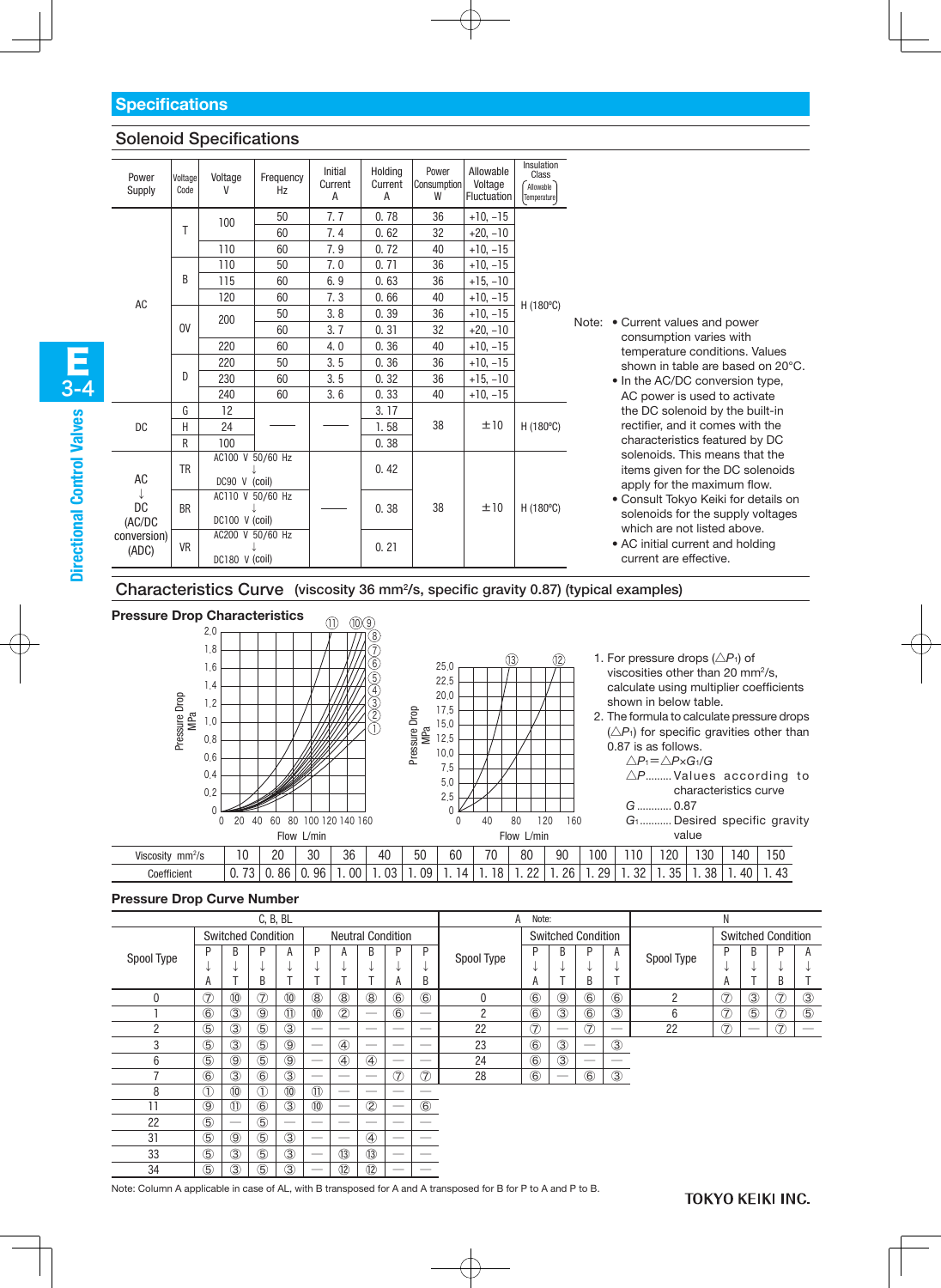## Switching Times

|                     |                  |   |                    |                      | Unit: ms  |  |  |  |  |
|---------------------|------------------|---|--------------------|----------------------|-----------|--|--|--|--|
| Power<br>Supply     | Operation        |   | Spring<br>Centered | <b>Spring Offset</b> | No Spring |  |  |  |  |
|                     | Energize         |   |                    | $10 - 15$            | $10 - 15$ |  |  |  |  |
| AC                  | Spring<br>Return |   |                    | 25                   |           |  |  |  |  |
|                     | Energize         |   |                    | 60                   |           |  |  |  |  |
| DC.                 | Spring<br>Return |   | 25                 | $*$ (150)            |           |  |  |  |  |
| AC/DC<br>conversion | Energize         |   |                    | 60                   | 60        |  |  |  |  |
| with                | Spring           | F |                    | 50                   |           |  |  |  |  |
| Rectifier           | Return           | S | 100                |                      |           |  |  |  |  |

Note: Values shown may vary according to spool type and circuit conditions. \* Indicates KU4 coil.

## **Notes on Operation**

- Mounting orientation
	- To ensure sure switching of no spring detented type valves, mount valves so spool axis is horizontal. There are no mounting attitude restrictions for other spool/spring arrangements.
- Solenoid energization

Always ensure that one side of solenoid is deenergized before energizing the opposite side. For spring centered and spring offset valves, solenoid should be continuously energized during circuit switching. Deenergization of solenoid will cause spool to return to prescribed position by spring force. For no spring detented type valves, spool will be maintained in switched position by the detent but to ensure sure circuit switching, solenoid should be energized for more than 0.1 second.

● T (tank) port piping

Prevent abnormal pressure surges above the allowable back pressure rating from being generated in T port. Valve is wet armature type so ensure that valve is always filled with oil.

- Using valves as two-way and three-way Valve is designed as four-way and max. flow is limited when using as two or three-way valves. Consult Tokyo Keiki for details.
- Long periods of solenoid energization Care should be paid as long periods of solenoid energization at high pressure may cause spool sticking and switching malfunction.
- Malfunctions due to surge pressure Avoid combining flows of tank lines prone to surge pressures. Surge pressures in T port may lead to spool malfunctions. No spring detented type valves are susceptible to such malfunctions during deenergization.
- Manual operation For manual switching, push the manual override pin. Be aware that actuation force increases with higher back pressure. (See graph)

## **Mounting Bolts (JIS B 1176, Strength Class 12.9)**

| <b>Hex Socket Bolts</b> |  |
|-------------------------|--|
| $M6 \times 40$          |  |

● Mounting bolts must be ordered separately.

● Tightening torque of mounting bolts: 12 to 15 N•m

Conditions: No. 2 spool, open loop circuit, flow 80 L/min, supply pressure 17.5 MPa, fluid viscosity 36 mm2/s

[Circuit Example] [Switching Time Definition]



● Solenoid indicator lamp

For valves with indicator lamps, the lamps will light when current flows to the solenoid.

● Electrical wiring

Solenoid and conduit box are pre-wired. Refer to below diagrams for wiring from power source to conduit box and DIN connectors.









## **Subplate**

| Hex Socket Bolts                      | Qtv                                         | Subplate         | Connection Port Dia. |
|---------------------------------------|---------------------------------------------|------------------|----------------------|
| $M6 \times 40$                        |                                             |                  | Rc                   |
| ing bolts must be ordered separately. |                                             | DGSM-01X-10-JA-M | 3/8                  |
|                                       | ning torque of mounting bolts: 12 to 15 N•m | DGSM-01Y-10-JA-M |                      |
|                                       |                                             |                  |                      |

- Subplate and bolts must be ordered separately.
- See page R6-7 for dimensions.
- See page R6-7 for plural mount subplates.
- Max. working pressure is 21 MPa. For higher pressures, valve should be mounted on manifold block.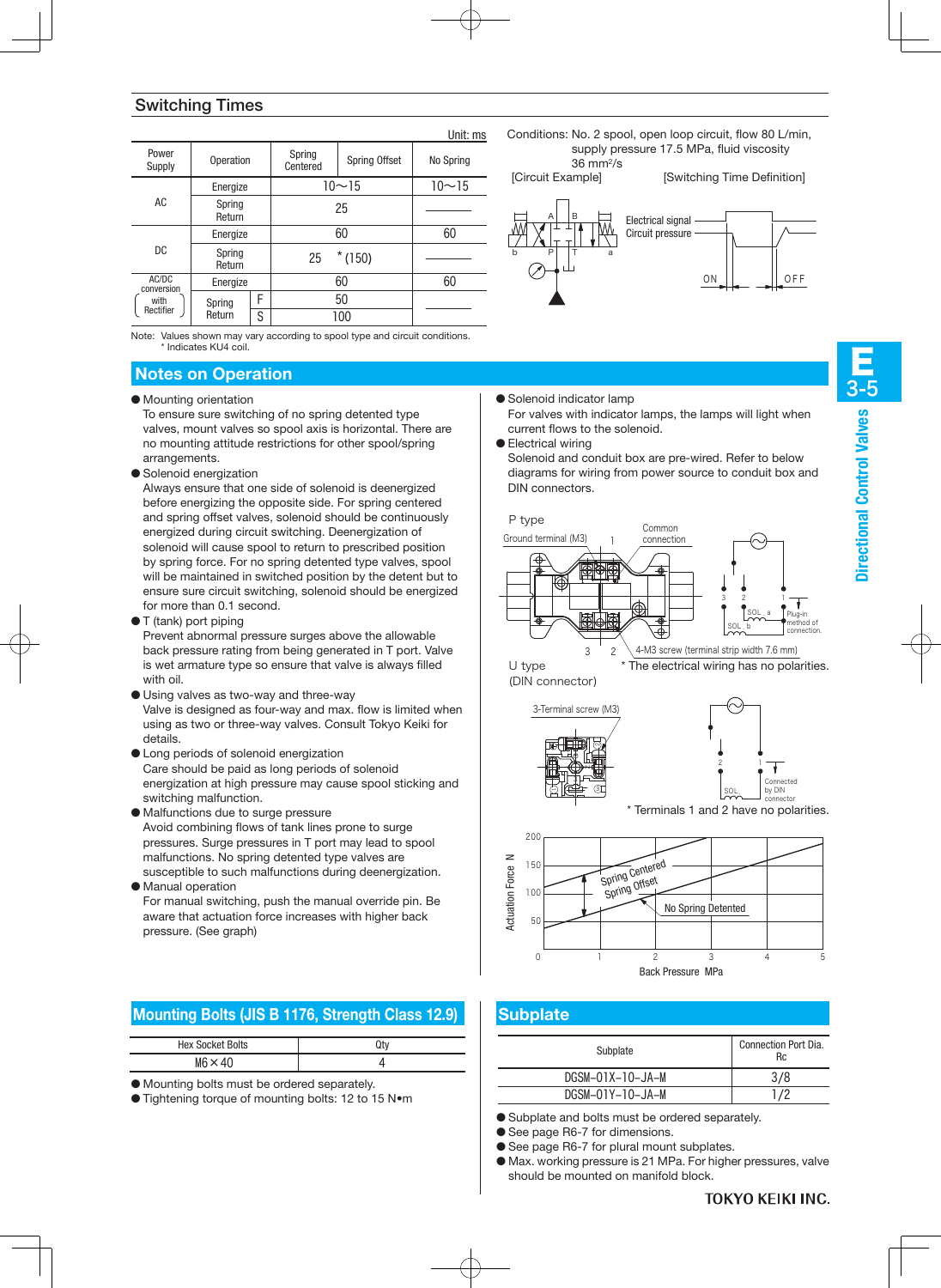●Mounting dimensions



#### ■ **P Type Electrical Wiring**

# ● AC Solenoids











● Mounting surface machining accuracy



**TOKYO KEIKI INC.**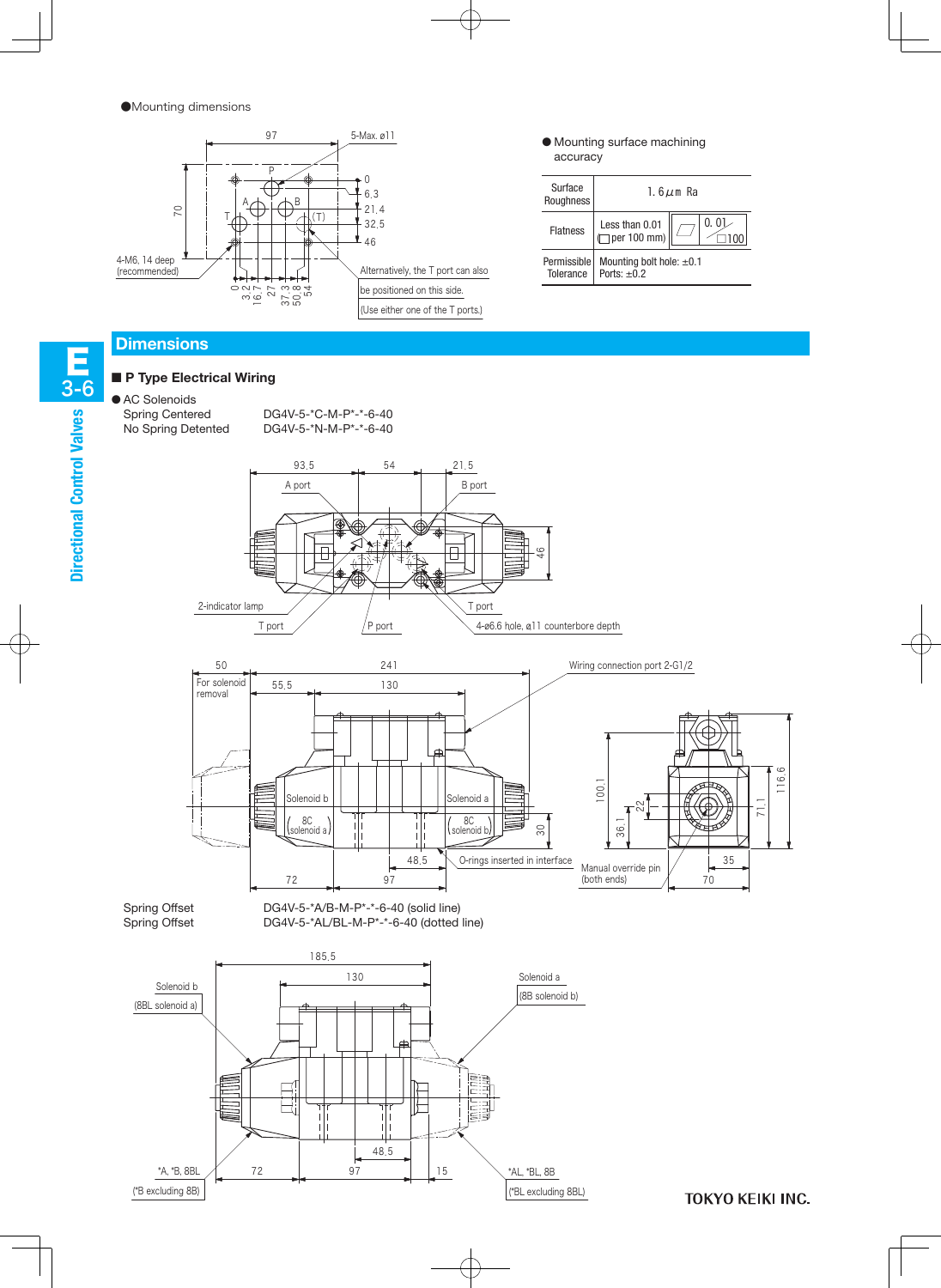● AC Solenoids<br>Spring Centered

Spring Centered DG4V-5-\*C-M-P\*-\*-7-40<br>No Spring Detented DG4V-5-\*N-M-P\*-\*-7-40 DG4V-5-\*N-M-P\*-\*-7-40





Spring Offset DG4V-5-\*A/B-M-P\*-\*-7-40 (solid line)<br>Spring Offset DG4V-5-\*AL/BL-M-P\*-\*-7-40 (dotted DG4V-5-\*AL/BL-M-P\*-\*-7-40 (dotted line)

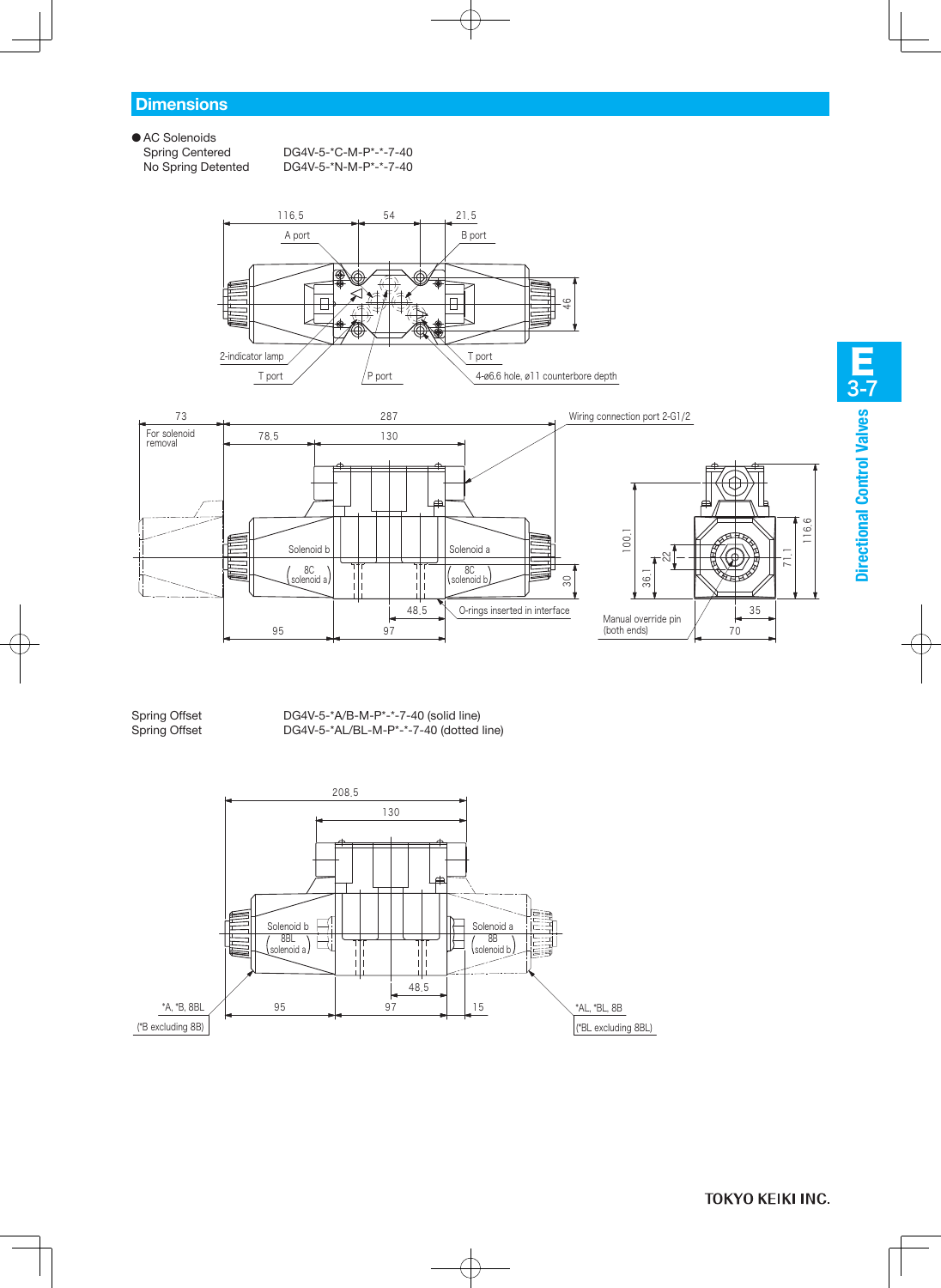#### ■ **U Type Electrical Wiring**

```
● DC Solenoids
```
Spring Centered DG4V-5-\*C-M-U\*-\*-7-40 No Spring Detented DG4V-5-\*N-M-U\*-\*-7-40







Spring Offset DG4V-5-\*A/B-M-U\*-\*-7-40 (solid line) Spring Offset DG4V-5-\*AL/BL-M-U\*-\*-7-40 (dotted line)



E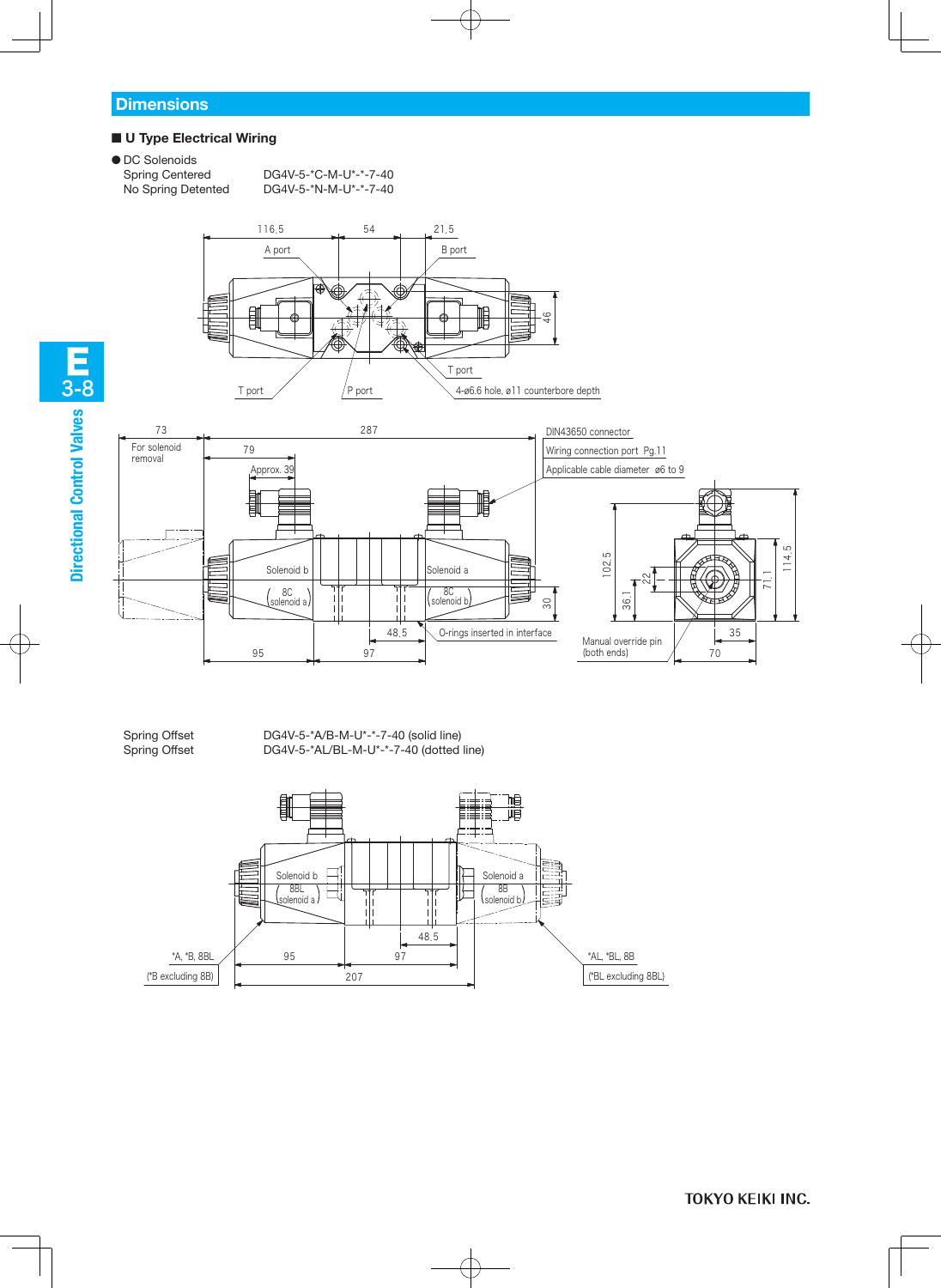#### ■ **KU Type Electrical Wiring**

● DC Solenoids

Spring Centered DG4V-5-\*C-M-KU\*-\*-7-40 No Spring Detented DG4V-5-\*N-M-KU\*-\*-7-40







Spring Offset DG4V-5-\*A/B-M-KU\*-\*-7-40 (solid line) Spring Offset DG4V-5-\*AL/BL-M-KU\*-\*-7-40 (dotted line)